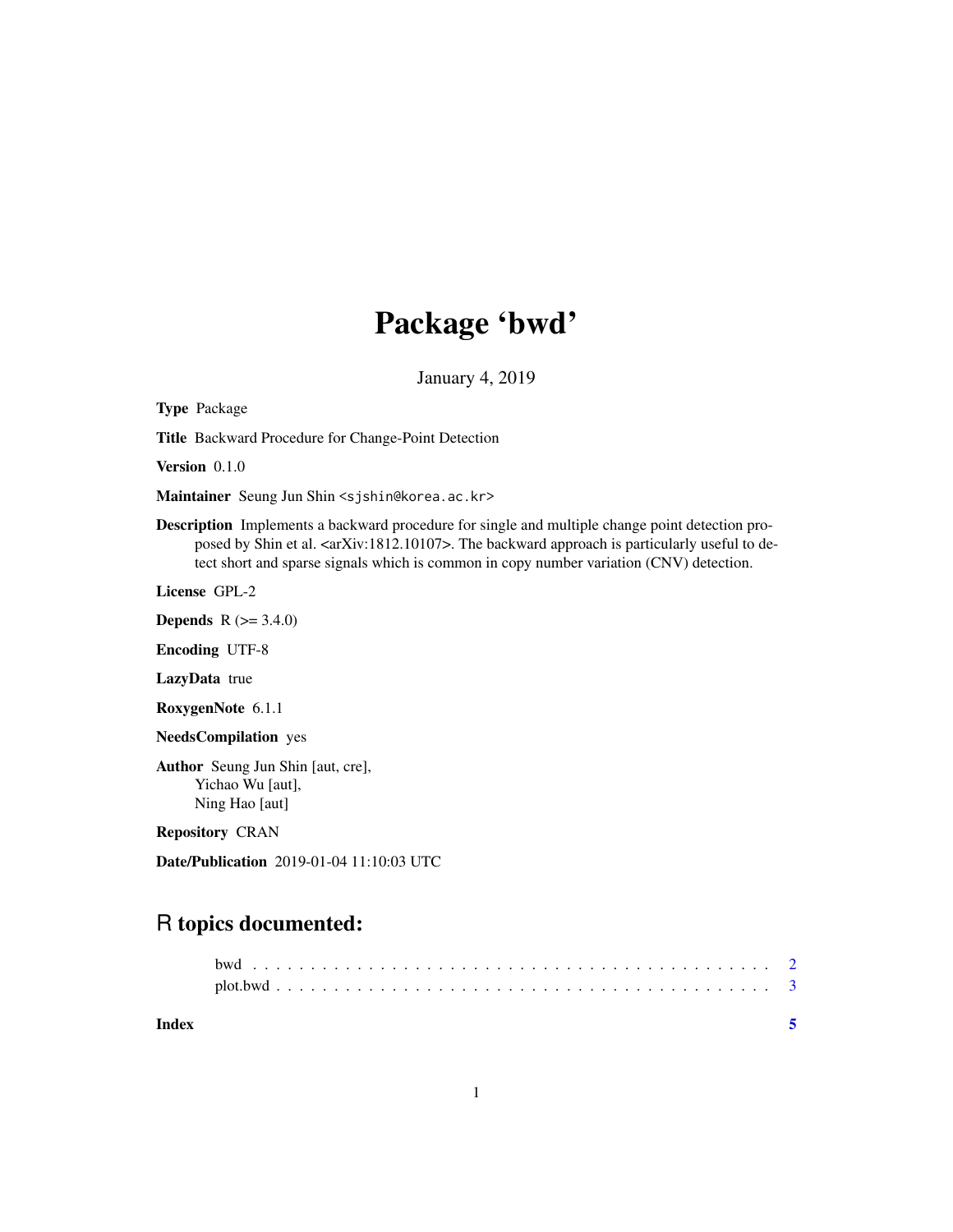#### Description

Implements backward procedure for detecting single or multiple change points.

#### Usage

```
bwd(y, alpha = 0.05, kmin = 3, lastkgroup = floor(0.01 * n),
 mu0 = NULL, normal = T, n.permute = 1000, h = 10)
```
#### Arguments

| observed data                                                                                                                                          |
|--------------------------------------------------------------------------------------------------------------------------------------------------------|
| target level that detemines stopping criterion. Default is 0.05                                                                                        |
| minimum length of segements for checking possible change points                                                                                        |
| We can abvoid chekcing possible change points when we have less groups than<br>"lastkgroup" to improve computational efficiency. Default is $0.01 * n$ |
| Baseline mean value whe detecting epidemic chang points. Defalut is NULL                                                                               |
| if TRUE normal cutoff values are used, and if FALSE residual permuted cutoff<br>values are used. Default is TRUE                                       |
| number of permutation when computing the permuted cutoff. Defalut is 1000                                                                              |
| bandwidth size for variance esitimator                                                                                                                 |
|                                                                                                                                                        |

#### Value

bwd object that contains information of detected segments and significance levels

#### Author(s)

Seung Jun Shin, Yicaho Wu, Ning Hao

#### References

Shin, Wu, and Hao (2018+) A backward procedure for change-point detection with applications to copy number variation detection, arXiv:1812.10107.

#### See Also

[plot.bwd](#page-2-1)

<span id="page-1-1"></span><span id="page-1-0"></span>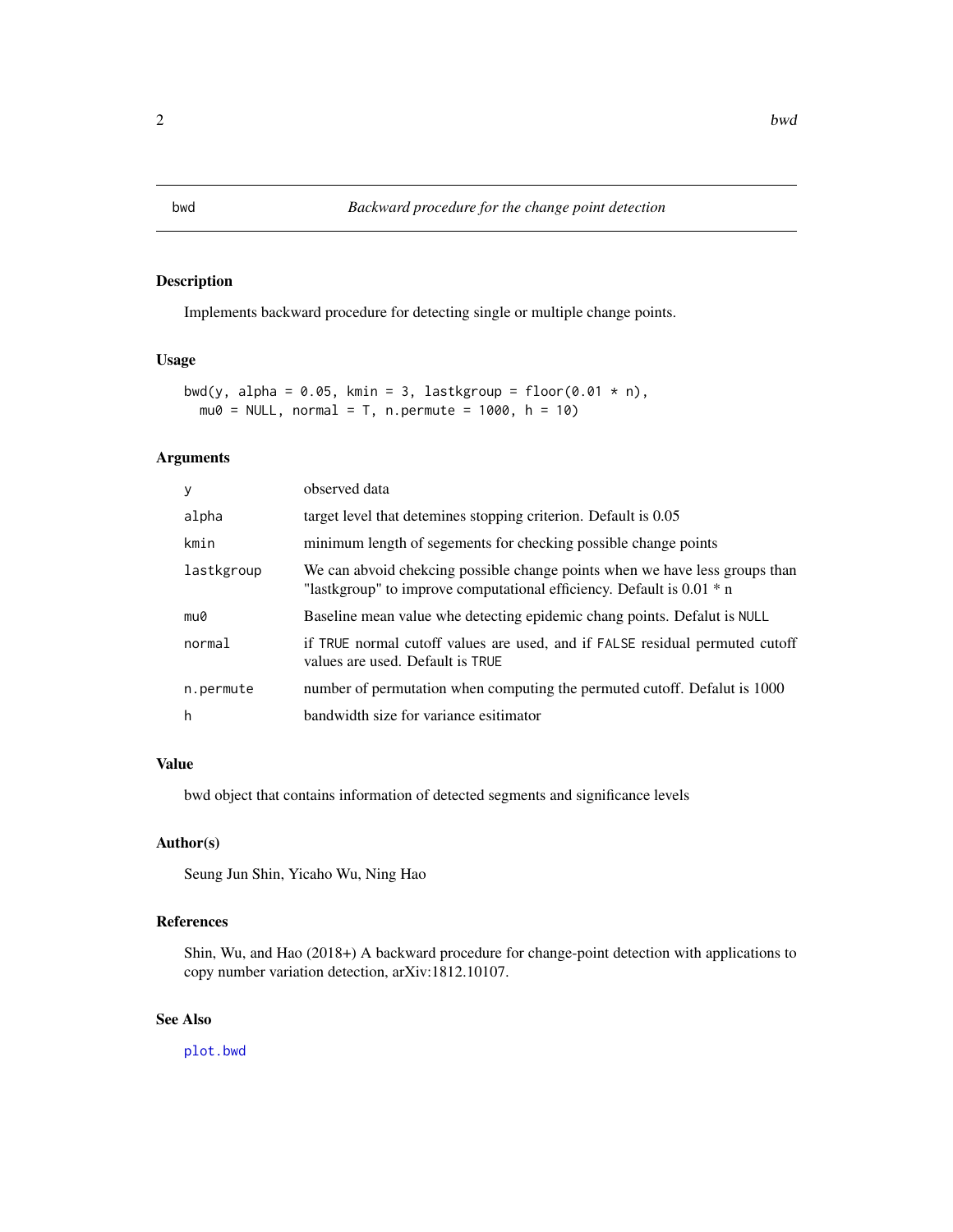#### <span id="page-2-0"></span>plot.bwd 3

#### Examples

```
# simulated data
set.seed(1)
n < -1000L < -10mu0 < -0.5mu < - rep(mu0, n)mu[(n/2 + 1):(n/2 + L)] <- mu0 + 1.6mu[(n/4 + 1):(n/4 + L)] <- mu0 - 1.6y <- mu + rnorm(n)
alpha <- c(0.01, 0.05)
# BWD
obj1 \leftarrow bwd(y, alpha = alpha)# Modified for epidemic changes with a known basline mean, mu0.
obj2 \leq bwd(y, alpha = alpha, mu0 = 0)par(mfrow = c(2,1))plot(obj1, y)
plot(obj2, y)
```
<span id="page-2-1"></span>

| plot.bwd | plot for the backward procedure for the change point detection |  |
|----------|----------------------------------------------------------------|--|
|----------|----------------------------------------------------------------|--|

#### Description

A plot of segments estimated by the backward procedure.

#### Usage

## S3 method for class 'bwd'  $plot(x, y, ...)$ 

#### Arguments

| x | bwd object           |
|---|----------------------|
| ٧ | observed data        |
|   | graphical parameters |

#### Value

plot of estimated segments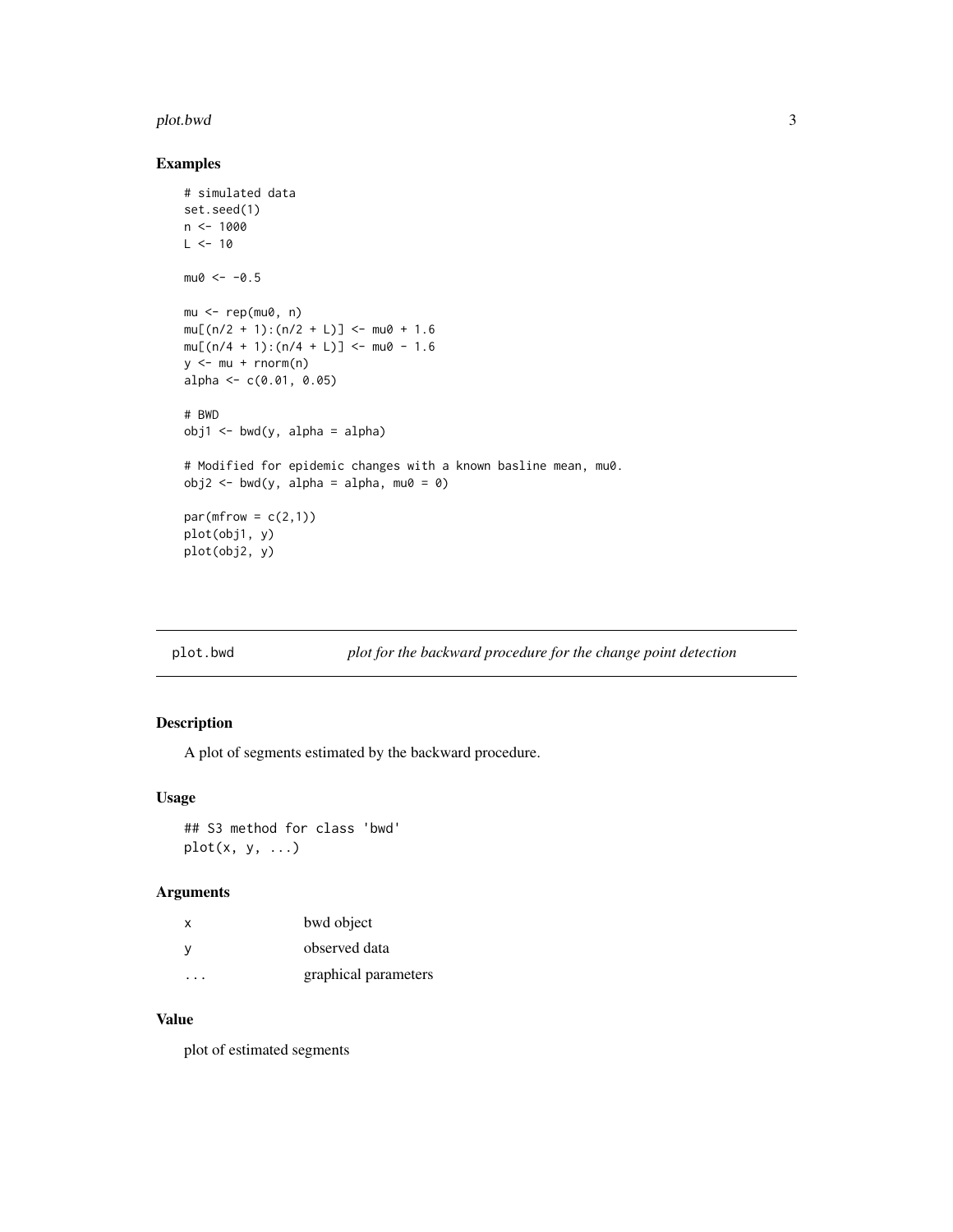#### <span id="page-3-0"></span>Author(s)

Seung Jun Shin, Yicaho Wu, Ning Hao

#### References

Shin, Wu, and Hao (2018+) A backward procedure for change-point detection with applications to copy number variation detection, arXiv:1812.10107.

#### See Also

[bwd](#page-1-1)

#### Examples

```
# simulated data
set.seed(1)
n <- 1000
L < -10mu0 < -0.5mu <- rep(mu0, n)
mu[(n/2 + 1):(n/2 + L)] <- mu0 + 1.6mu[(n/4 + 1):(n/4 + L)] <- mu0 - 1.6y <- mu + rnorm(n)
alpha <- c(0.01, 0.05)
# BWD
obj1 \leftarrow bwd(y, alpha = alpha)# Modified for epidemic changes with a known basline mean, mu0.
obj2 \leq bwd(y, alpha = alpha, mu0 = 0)par(mfrow = c(2,1))plot(obj1, y)
plot(obj2, y)
```